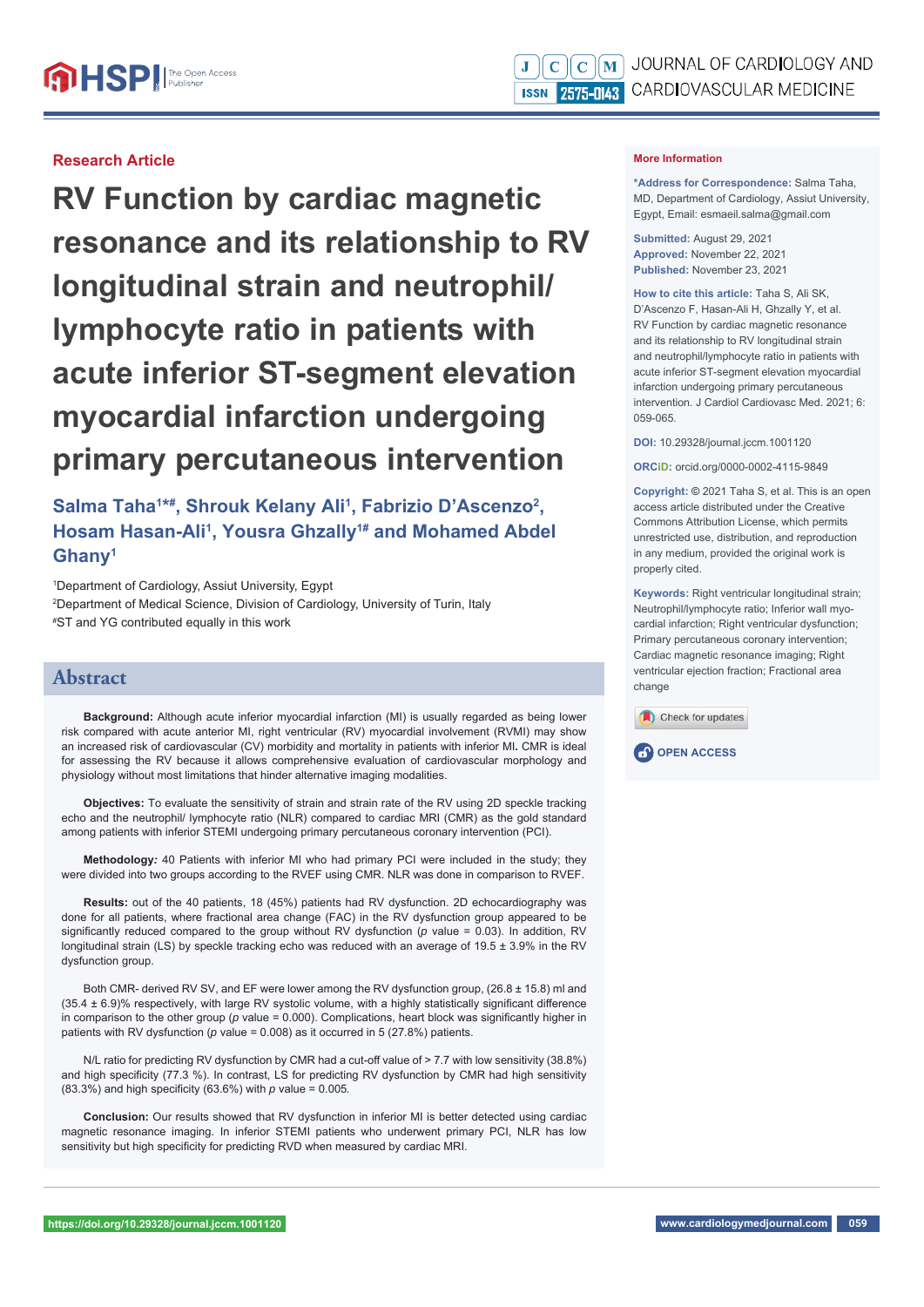

## **Introduction**

Despite advancements in invasive treatment strategies and antiplatelet, anticoagulant, and anti-ischemic treatment options, the mortality rate is high in patients with myocardial infarction (MI) [1].

Autopsy findings showed that right ventricular myocardial involvement (RVMI) is observed in up to 50% of patients with inferior ST-segment elevation myocardial infarction (STEMI). However, the long-term prognosis is generally good for those who survive the event [2].

RV function is an important parameter in cardiac disease. In the clinical arena, two-dimensional echocardiography can be used to assess RV dysfunction. In addition, several new echocardiographic techniques, including tissue Doppler imaging (TDI), strain rate imaging using speckle tracking echo (STE), real-time three-dimensional echocardiography (RT3DE), and contrast echocardiography, may further enhance our capability for assessing RV function [3].

CMR is the gold standard technique for assessing right ventricular function. It is a non-invasive tool providing highresolution three-dimensional images of the heart [4]. CMR is both accurate and reproducible concerning quantitative RV volumes, structure, and function assessment. Combining a time-resolved 3D dataset, clear distinction between the blood pool and the myocardium, and high spatial and temporal resolutions allow for accurate RV measurements regardless of its morphology or orientation within the thorax and without geometrical assumptions [5].

RV LS is acquired using tissue Doppler imaging or speckletracking imaging. Since strain values by tissue Doppler imaging are angle-dependent, RV LS is now measured by 2DE speckle tracking analysis. RV-free wall LS is the strain in the RV-free wall on the apical 4-chamber view. RV global LS is defined as averaged strain on the RV-free wall and interventricular septum. RV-free wall strain is generally higher than RV global LS [6].

Pooled data (though heavily weighted by a single vendor) suggest that global longitudinal RV free wall strain > -20% (i.e., < 20% in absolute value) is likely abnormal [7].

MI triggers an intense inflammatory response essential for cardiac repair, but it is also implicated in the pathogenesis of post-infarction remodeling and heart failure [8].

The current study evaluates the sensitivity of the NLR and RV function and strain compared to CMR among patients with inferior STEMI undergoing primary PCI.

## **Methods**

### **Study design and population**

A prospective observational cross-sectional study analyzed

patients from March 2019 till September 2019 with inferior STEMI presented within 12 h from the symptom onset that underwent primary PCI in Assiut Heart Hospital.

Out of 95 patients who presented with inferior MI and underwent primary PCI, 40 underwent CMR and echo, as shown in Figure 1.

All 40 patients underwent full examination and history taking then 12 leads ECG was recorded immediately after admission to the emergency room. In addition, blood samples were collected from the antecubital vein at the emergency room for laboratory analysis.

Diagnostic ST elevation in the absence of left ventricular hypertrophy (LVH) or left bundle-branch block (LBBB) as defined by the European Society of Cardiology (ESC)/ American College of Cardiology Foundation (ACCF)/American Heart Association (AHA)/World Heart Federation Task Force for the Universal Definition of Myocardial Infarction as new ST elevation at the J point in at least two contiguous leads of 2 mm (0.2 mV) in men or 1.5 mm (0.15 mV) in women in leads V2–V3 and/or of 1 mm (0.1 mV) in other contiguous chest leads or the limb leads [9].

All cases underwent primary PCI according to the time

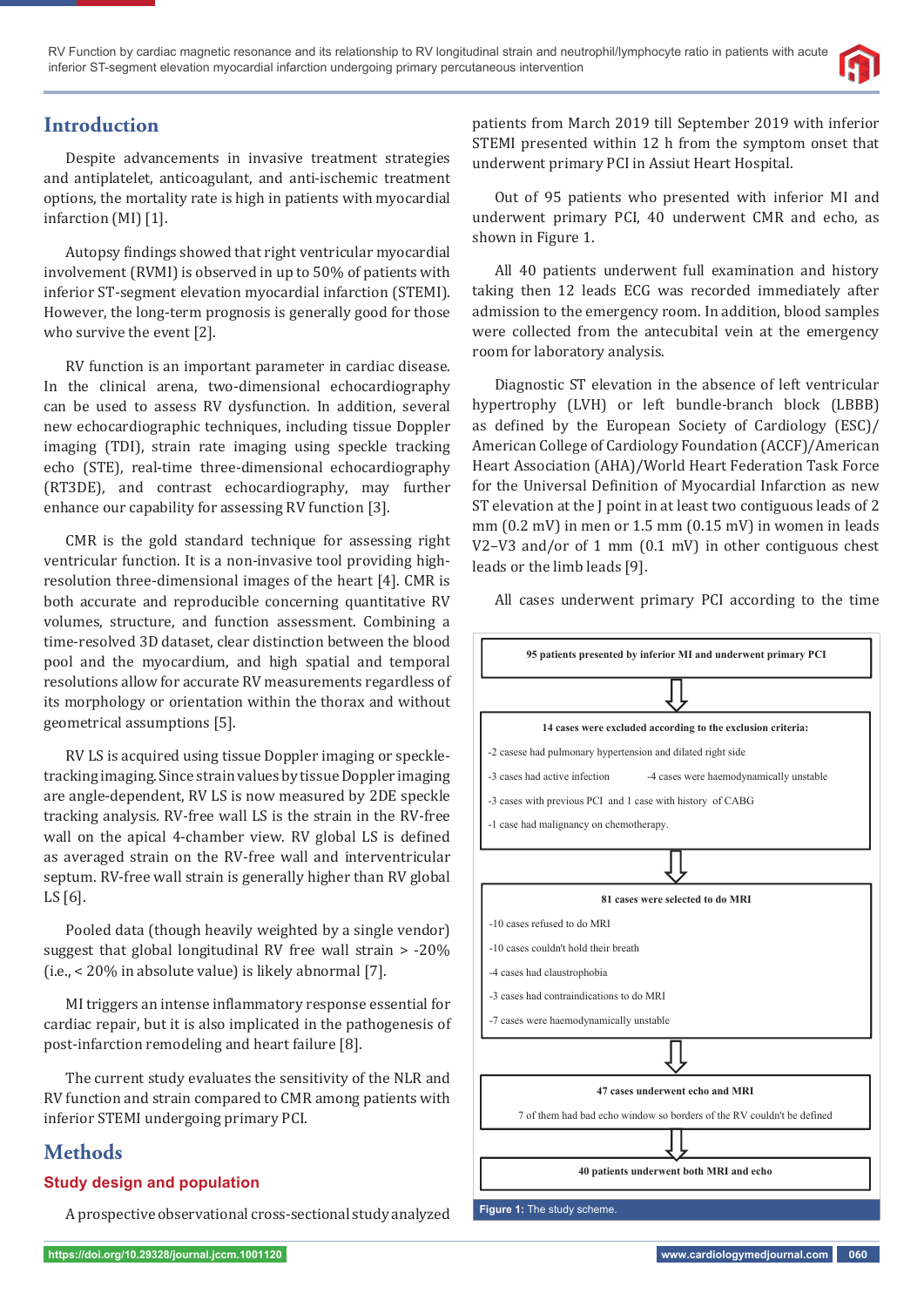

frame of the ESC guidelines within less than 120 minutes from ECG diagnosis to detect angiographic variables as the infarcted related artery, target lesion location, TIMI flow before and after PCI [10].

### **Echocardiography and speckle tracking imaging**

Within 24 hours of primary PCI, 2D echo and speckle tracking echocardiography were done using Phillips healthcare Epiq 7 C, release 1.7.1 using S5-1 probe. In addition, tricuspid annular plane systolic excursion (TAPSE); 2. Fractional area change (FAC), and tissue Doppler imaging (systolic annular velocity (''S') were performed and collected for each patient.

Apical four-chamber views were specifically optimized to visualize the right ventricle and obtain echocardiographic cine loops by recording three consecutive heart cycles (> 61 frames per second). Data were stored in a mobile device in DICOM format, and offline analyses were performed using QLAB 10.4 software (Philips Healthcare). The interest (ROI) region was automatically estimated and adjusted to fit the RVfree wall thickness and the septum. Adequate tracking was verified in real-time and was corrected by adjusting the ROI or manually editing the contour to ensure optimal tracking. Special care was taken to fine-tune the region of interest using visual assessment during cine loop playback to ensure that the segments were tracked appropriately.

#### **Cardiac MRI scan**

All MRI scans were performed within 24 hours of Philips's admission (Ingenia, Philips Medical Systems, the Netherlands) 1.5 Tesla MRI scanner using a phased array cardiac receiver

coil. After visualizing the heart's long and short axes, a multiphase steady-state free precession sequence (SSFP) with retrospective electrocardiographic triggering was applied to visualize two-chamber, three-chamber, and four-chamber views. Guided by these views, a multislice and multiphase SSFP sequence was applied perpendicular to the ventricular septum, encompassing the whole heart. These sequences were individually adjusted to acquire short-axis slices with optimal spatial and temporal resolution. All patients underwent standard cine steady-state-free precession images of the left ventricle and the right ventricle in the long-axis planes and a stack of short-axis.

T2 weighted images were obtained using a T2 weighted triple inversion recovery breath-hold pulse sequence (repetition time 2 x R-R interval, echo time 80 ms; flip angle 180°, voxel size 0.71 x 0.71 x 8.0 mm).

#### **Image analysis**

Offline analysis was done with dedicated Philips software. Cine loops were used to choose end-diastole (ED) and endsystole (ES). ED was defined as the phase with the largest RV (and left ventricular (LV)) cavity and ES as the phase with the smallest RV and LV cavity. Tracing of endocardial and epicardial borders was performed manually on each ED and ES short-axis view. The sums of the traced contours in ED and ES were used to calculate ED volume (EDV) and ES volume (ESV) using a disc summation technique. EDV and ESV were used to calculate Stroke Volume (SV) and Ejection Fraction (EF). SV was defined as EDV - ESV, and EF as  $[(EDV - ESV)/$ EDV]  $\times$  100%, as shown in Figure 2.



**Figure 2:** RV analysis by CMR.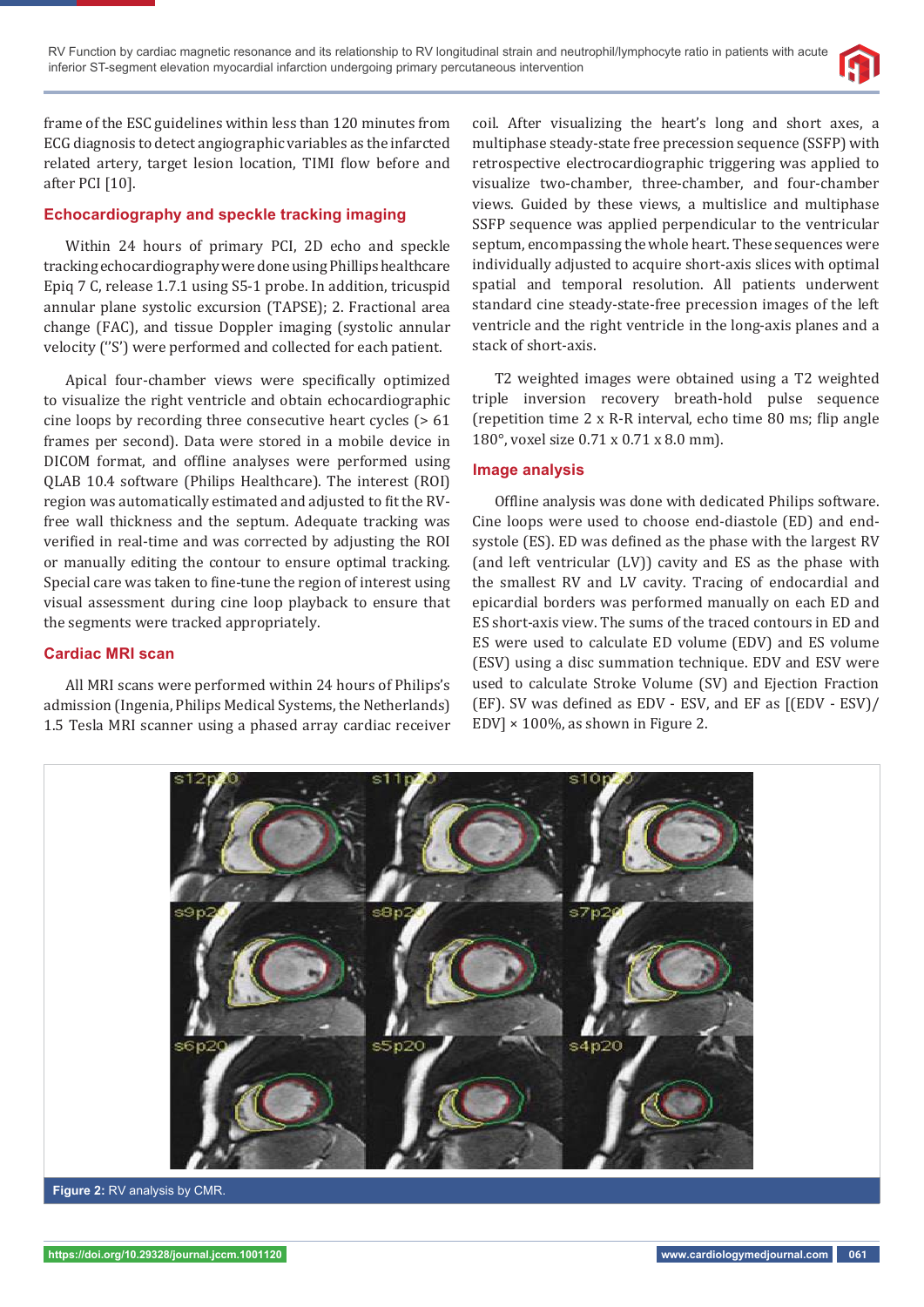

Analysis of the right ventricle was performed per slice basis by manual contouring of the endocardial and epicardial borders, including trabeculations and papillary muscles as part of the right ventricular volume was calculated based on the Simpson's method.

Body surface area (BSA) has been shown to have an independent influence on RV mass and volumes. Absolute and normalized RV volumes are significantly larger in males compared to females. Further, RV mass and volumes decrease with age [11,12].

Areas with increased signal intensity on T2 weighted images were analyzed qualitatively with an expert (Y.G.) and were delineated manually. Areas with falsely increased power due from the blood pool close to endocardium due to slow flow were excluded.

#### **Statistical analysis**

Data was collected and analyzed using SPSS (Statistical Package for the Social Science, version 19, IBM, and Armonk, New York). Continuous data were expressed in mean ± SD or median (range), while nominal data were expressed in frequency (percentage).

Chi-square test (independent sample T-test) was used to compare the nominal data of different groups in the study, while crosstab was used to compare the mean of two different groups. Spearman correlation was used to determine the correlation between different continuous parameters in the study and RV function.  $p$  value was significant if < 0.05. Receiver operator characteristic (ROC) analysis was performed to select cut-off values with suitable sensitivity and specificity to detect RV function factors.

### **Results**

#### **Patient data and characteristics**

Forty patients were included in the study. The mean age of the studied population was  $58.5 \pm 7.8$  years, 85% were males, and 72% were smokers. 42% of the patients were known to have DM, and 32% were known to have HTN. The onset of chest pain in the studied patients was within  $5.4 \pm 2.4$  hours. The study population was divided into two groups based on RVEF detected by CMR. Patients with RV dysfunction (RVD)  $(n = 18)$  was defined as  $EF < 50\%$  and another group with no RV dysfunction (Non -RVD) ( $n = 22$ ) with EF  $\geq 50\%$ .

Baseline demographic data did not show a significant difference between the groups. Still, ST-segment elevation in the right leads was significantly higher in patients with RVD with a *p* value of 0.003.

Clinical data did not show a significant difference except that heart block was significantly higher in patients with RVD as it occurred in 5 (27.8%) patients. In contrast, it 'did not occur in any patient with absent RVD with *p* value = 0.008, as shown in Table 1.

| Table 1: Demographic data, ECG findings, and clinical data of the RV function groups. |                          |                         |           |  |
|---------------------------------------------------------------------------------------|--------------------------|-------------------------|-----------|--|
| <b>Variable</b>                                                                       | <b>RV</b> dysfunction    | <b>RV</b> dysfunction   | p value   |  |
|                                                                                       | Present ( $n = 18$ ) 45% | Absent ( $n = 22$ ) 55% |           |  |
| Age (years)                                                                           | $60.0 \pm 8.7$           | $57.4 \pm 6.9$          | 0.32      |  |
| Weight (kg)                                                                           | $76.6 \pm 9.9$           | $72.4 \pm 9.8$          | 0.19      |  |
| Height (cm)                                                                           | $169.4 \pm 5.5$          | $170.1 \pm 7.1$         | 0.75      |  |
| Smoking                                                                               | 12 (66.7%)               | 17 (77.3%)              | 0.45      |  |
| <b>HTN</b>                                                                            | 5(27.8%)                 | 8 (36.4%)               | 0.56      |  |
| <b>DM</b>                                                                             | 5(27.8%)                 | 12 (54.5%)              | 0.08      |  |
| ST segment elevation:                                                                 |                          |                         |           |  |
| - Right leads                                                                         | 10 (55.6%)               | 5(22.7%)                | $0.03**$  |  |
| - Lateral leads                                                                       | Zero                     | 4 (18.2%)               | $0.05***$ |  |
| - Posterior leads                                                                     | 3(16.7%)                 | 4 (18.2%)               | 0.9       |  |
| Onset of chest pain (hours)                                                           | $4.8 \pm 1.4$            | $5.9 \pm 3.0$           | 0.15      |  |
| Cardiogenic Shock                                                                     | 3(16.7%)                 | $2(9.1\%)$              | 0.47      |  |
| <b>Heart Block</b>                                                                    | 5(27.8%)                 | Zero                    | $0.008**$ |  |
| Arrhythmia:                                                                           |                          |                         |           |  |
| $-AF$                                                                                 | $2(11.1\%)$              | $1(4.5\%)$              |           |  |
| $-VF$                                                                                 | Zero                     | $1(4.5\%)$              | 0.7       |  |
| $-VT$                                                                                 | $1(5.6\%)$               | $1(4.5\%)$              |           |  |
| Deta was avasaged in the farm of mean $\pm$ CD and from anough (normators). One       |                          |                         |           |  |

Data were expressed in the form of mean  $\pm$  SD and frequency (percentage). Cm; centimeters; Kg: Kilo-grams; DM: Diabetes Mellitus; HTN: Hypertension; AF: Atrial Fibrillation; VF: Ventricular Fibrillation; VT; Ventricular Tachycardia

#### **Angiographic data**

The mean door to balloon inflation time was  $30.2 \pm 11.6$ minutes, and according to the angiographic data, IRA of 33 (82.5%) patients was RCA.

Angiographic data did not show a significant difference between the groups of the RV function.

#### **Cardiac MRI derived analysis**

Right ventricular volumes and ejection fraction:

There was a significant reduction in the RVEF among the RVD where the average RvEF was  $35.4 \pm 6.9\%$  *vs.*  $62.6 \pm 1.5$ 10.3% in non -RVD, with a marked increase of 57.4 ± 18.3 ml/  $m<sup>2</sup>$  in the ESVi in the Non-RVD group *vs.*  $32.7 \pm 12.4$  ml/m<sup>2</sup> in the non-RVD group. While the EDVi didn't show a significant difference in both groups.

Lower values regarding CMR-derived RVEF and SV; (46.7  $\pm$  13.0) % and (36.5  $\pm$  18.6) ml, respectively, were seen in the RCA-IRA group. Both values showed a significant difference compared to other IRA groups; *p* values were 0.005 for EF and 0.004 for SV. The largest ESV was seen in the RCA-IRA group  $(82.3 \pm 27.4)$  ml with a significant difference *(p* value 0.02*)*, shown in Table 2.

#### **T2 mapping and myocardial edema**

Signal enhancement on T2 STIR images was detected in 25% (*n* = 10) of the studied population. However, myocardial enhancement didn't significantly correlate with reduced longitudinal strain or NLR, *p* value >0.05*.*

#### **Echocardiographic parameters compared to CMR**

Fractional area change (FAC) was 34.5 ± 12.3% in the RVD group, which appeared to be significantly reduced compared to the group without RVD with FAC of 42.9 ± 11.9% *p* value 0.03*)*.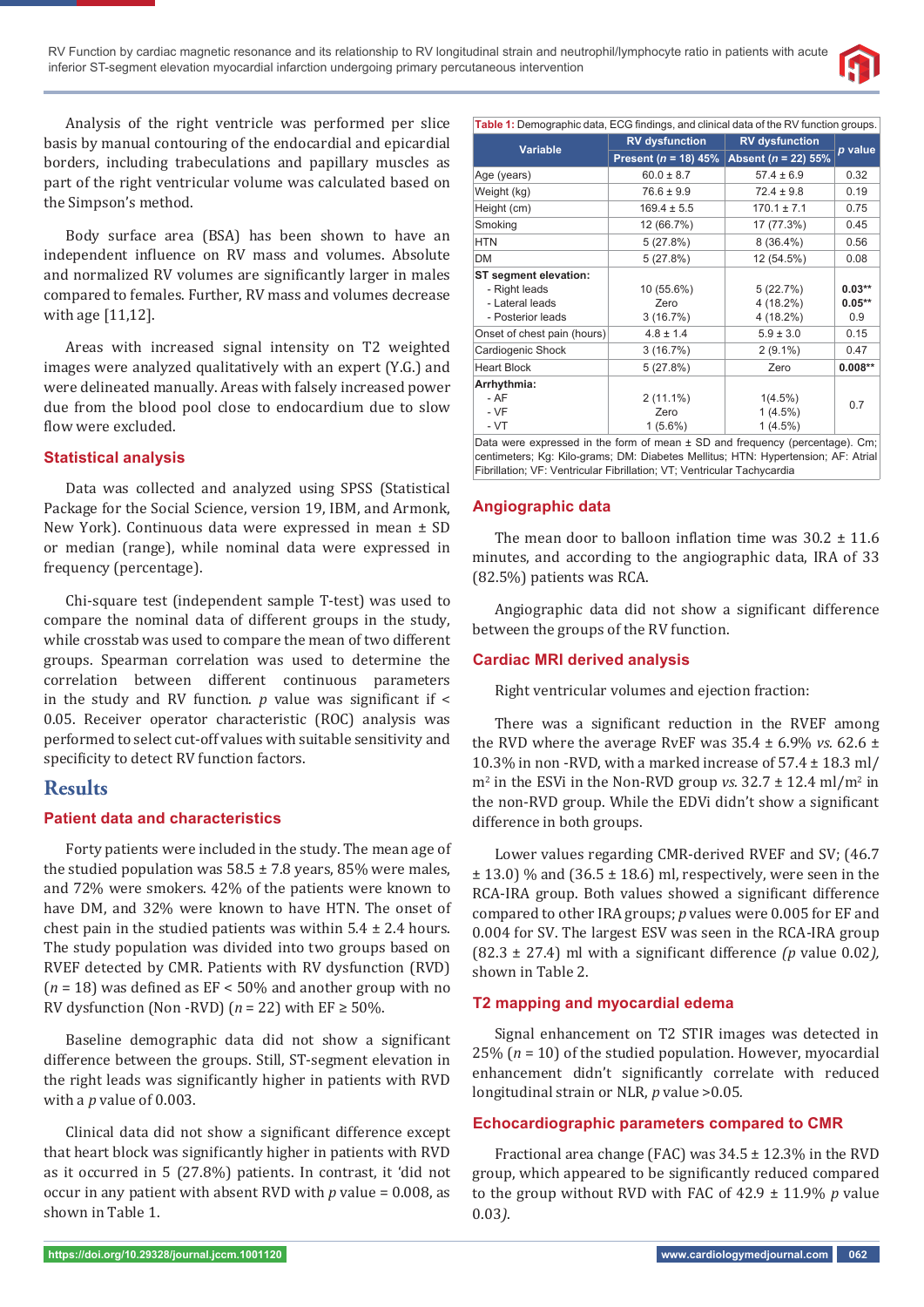

For the TDI measurement, only 'A' velocity and the isovolumetric relaxation time (IVCT) were significantly reduced in the RVD group versus the non-RVD group *(p* value = 0.05, 0.02 respectively*)*. RV LS by speckle tracking echo was  $-19.5 \pm 3.9\%$  in the RVD group, which showed a significant difference from the non-RVD group *(p* value = 0.008*),* Table 3.

AUC for longitudinal strain for predicting RV by CMR was 0.729 with a significance level,  $p$  value = 0.005, as shown in Figure 3 and Table 5. Thus, LS < -15.6 was found to predict RVD with a sensitivity of 83.3 and specificity of 63.6.

Lower values regarding CMR-derived RVEF and SV; (46.7  $\pm$  13.0) % and (36.5  $\pm$  18.6) ml, respectively, were seen in the RCA-IRA group. Both values showed a significant difference compared to other IRA groups; p values were 0.005 for EF and 0.004 for SV. The largest ESV was seen in the RCA-IRA group  $(82.3 \pm 27.4)$  ml with a significant difference *(p value 0.02)*, shown in Table 2.

#### **Neutrophils leucocytic ratio analysis**

The neutrophil count was higher  $(78.5 \pm 8.7 \,(10^{8}3/\text{uL}))$  in the RVD group, while the lymphocytic count was lower (14.2  $\pm$  6.0 (10^3/uL)), so the N/L ratio was higher (7.3  $\pm$  5.2) in the RVD group as shown in Table 4.

ROC curve analysis showed that the cut-off value of the N/L ratio for predicting RVD by CMR was > 7.7 with sensitivity 38.89 and specificity 77.27 with a *p* value of 0.65, as shown in Figure 4 and Table 6.

| Table 2: RV function by MRI of the different IRA groups.                            |                |                  |               |                  |         |
|-------------------------------------------------------------------------------------|----------------|------------------|---------------|------------------|---------|
| <b>Variables</b>                                                                    | <b>LAD</b>     | <b>LCX</b>       | <b>OM</b>     | <b>RCA</b>       | p value |
|                                                                                     | $n = 1$ (2.5%) | $n = 5(12.5\%)$  | $n = 1(2.5%)$ | $n = 33(82.5%)$  |         |
| EDV(ml)                                                                             | 126.7          | $103.4 \pm 26.3$ | 136.6         | $120.2 \pm 34.2$ | 0.69    |
| ESV (ml)                                                                            | 83.2           | $74.5 \pm 32.5$  | 22.8          | $82.3 \pm 27.4$  | 0.02    |
| $SV$ (ml)                                                                           | 43.5           | $55.9 \pm 35.9$  | 113.9         | $36.5 \pm 18.6$  | 0.004   |
| EF(%)                                                                               | 55.6           | $66.7 \pm 22.4$  | 86.8          | $46.7 \pm 13.0$  | 0.005   |
| Data were expressed in the form of mean $\pm$ SD and frequency (percentage). IRA:   |                |                  |               |                  |         |
| Infarcted Related Artery; LAD: Left anterior Descending; LCX: Left Circumflex; OM2: |                |                  |               |                  |         |
| Obtuse Marginal 2; RCA: Right Coronary Artery; EDV: End-Diastolic Volume; ESV:      |                |                  |               |                  |         |
| End-Systolic Volume: SV: Stroke Volume: EF: Ejection Fraction: ml: milliliter       |                |                  |               |                  |         |

| <b>Table 3:</b> Echocardiographic characteristics of the RV function groups. |                       |                           |           |  |
|------------------------------------------------------------------------------|-----------------------|---------------------------|-----------|--|
| Variable                                                                     | <b>RV</b> dysfunction | <b>Non RV dysfunction</b> | p value   |  |
|                                                                              | $(n = 18) 45%$        | $(n = 22) 55%$            |           |  |
| TAPSE (mm)                                                                   | $17.2 \pm 4.2$        | $20.0 \pm 5.5$            | 0.14      |  |
| E/A ratio                                                                    | $0.9 \pm 0.3$         | $0.9 \pm 0.3$             | 0.78      |  |
| FAC (%)                                                                      | $34.5 \pm 12.3$       | $42.9 \pm 11.9$           | $0.03**$  |  |
| TDI:                                                                         |                       |                           |           |  |
| S' velocity (cm/s)                                                           | $11.1 \pm 2.7$        | $12.0 \pm 4.0$            | 0.39      |  |
| E' velocity (cm/s)                                                           | $8.3 \pm 2.6$         | $9.1 \pm 3.5$             | 0.44      |  |
| A' velocity (cm/s)                                                           | $13.0 \pm 3.3$        | $15.5 \pm 4.8$            | $0.05***$ |  |
| IVRT (ms)                                                                    | $85.2 \pm 13.3$       | $77.8 \pm 17.5$           | 0.14      |  |
| IVCT (ms)                                                                    | $79.0 \pm 18.8$       | $98.1 \pm 29.0$           | $0.02**$  |  |
| Longitudinal strain%                                                         | $-19.5 \pm 3.9$       | $-15.3 \pm 5.3$           | $0.008**$ |  |

Data were expressed in the form of mean + SD and frequency (percentage). TAPSE: Tricuspid Annular Plane Systolic Excursion; mm: millimeter; FAC: Fractional Area Change; TDI: Tissue Doppler Imaging: cm/s; centimeter/second; S': Systolic Annular Velocity; E': Early Diastolic Annular Velocity; A': Late Diastolic Annular Velocity; ms: millisecond; IVRT: Iso-Volumetric Relaxation Time; IVCT: Iso-Volumetric Contraction Time.





Figure 4: ROC curve of N/L ratio for predicting RV affection by CMR.

| Table 4: Angiographic and laboratory data of the RV function groups.                                                                                                                                                                                   |                             |                            |         |
|--------------------------------------------------------------------------------------------------------------------------------------------------------------------------------------------------------------------------------------------------------|-----------------------------|----------------------------|---------|
|                                                                                                                                                                                                                                                        | <b>RV</b> dysfunction       | <b>RV</b> dysfunction      |         |
| <b>Variable</b>                                                                                                                                                                                                                                        | Present ( $n = 18$ )<br>45% | Absent ( $n = 22$ )<br>55% | p value |
| Door to balloon inflation (mins)                                                                                                                                                                                                                       | $28.9 \pm 7.8$              | $31.4 \pm 14.1$            | 0.51    |
| IRA:                                                                                                                                                                                                                                                   |                             |                            |         |
| - LAD                                                                                                                                                                                                                                                  | zero                        | $1(4.5\%)$                 |         |
| - LCX                                                                                                                                                                                                                                                  | $1(5.6\%)$                  | 4 (18.2%)                  | 0.40    |
| $-OM2$                                                                                                                                                                                                                                                 | Zero                        | $1(4.5\%)$                 |         |
| $-RCA$                                                                                                                                                                                                                                                 | 17 (94.4%)                  | 16 (72.7%)                 |         |
| Initial TIMI flow:                                                                                                                                                                                                                                     |                             |                            |         |
| - 1                                                                                                                                                                                                                                                    | 3(16.7%)                    | 5(22.7%)                   | 0.63    |
| - Zero                                                                                                                                                                                                                                                 | 15 (83.3%)                  | 17 (77.3%)                 |         |
| <b>Target lesion location:</b>                                                                                                                                                                                                                         |                             |                            |         |
| - Distal segment                                                                                                                                                                                                                                       | 4 (22.2%)                   | 5(22.7%)                   | 0.99    |
| - Midsegment                                                                                                                                                                                                                                           | 5(27.8%)                    | 6(27.3%)                   |         |
| - Proximal segment                                                                                                                                                                                                                                     | $9(50\%)$                   | 11 (50%)                   |         |
| Final TIMI flow:                                                                                                                                                                                                                                       |                             |                            |         |
| - 111                                                                                                                                                                                                                                                  | 18 (100%)                   | 21 (95.5 %)                | 0.36    |
| - Zero                                                                                                                                                                                                                                                 | Zero                        | $1(4.5\%)$                 |         |
| Neutrophilic count (10^3/uL)                                                                                                                                                                                                                           | $78.5 \pm 8.7$              | $76.8 \pm 9.3$             | 0.57    |
| Lymphocytic count (10^3/uL)                                                                                                                                                                                                                            | $14.2 \pm 6.0$              | $15.6 \pm 7.0$             | 0.50    |
| N/L ratio                                                                                                                                                                                                                                              | $7.3 \pm 5.2$               | $6.4 \pm 4.1$              | 0.54    |
| Data were expressed in the form of mean $\pm$ SD and frequency (percentage). TIMI:<br>Thrombolysis In Myocardial Infarction; IRA: Infarcted Related Artery; LAD: Left<br>Anterior Descending; LCX: Left Circumflex; OM2: Obtuse Marginal 2; RCA: Right |                             |                            |         |

Coronary Artery; N/L ratio: Neutrophil/Lymphocytic Ratio. **Table 5:** ROC curve of the longitudinal strain. Sample size 40 Positive group<sup>a</sup> 18 (45.00%) Negative group<sup>b</sup> and the 22 (55.00%) Disease prevalence (%)  $\vert$  45.0 Area under the ROC curve (AUC) 0.729 Standard Error<sup>a</sup> and 100818 95% Confidence interval<sup>t</sup> 0.565 to 0.857 z statistic 2.794 Significance level P (Area =  $0.5$ ) 0.0052 Cutoff value  $\leq -15.6$ Sensitivity 83.33 Specificity 63.64

 ${}^{\circ}$ Rvaffect = 1;  ${}^{\circ}$ Rvaffect = 0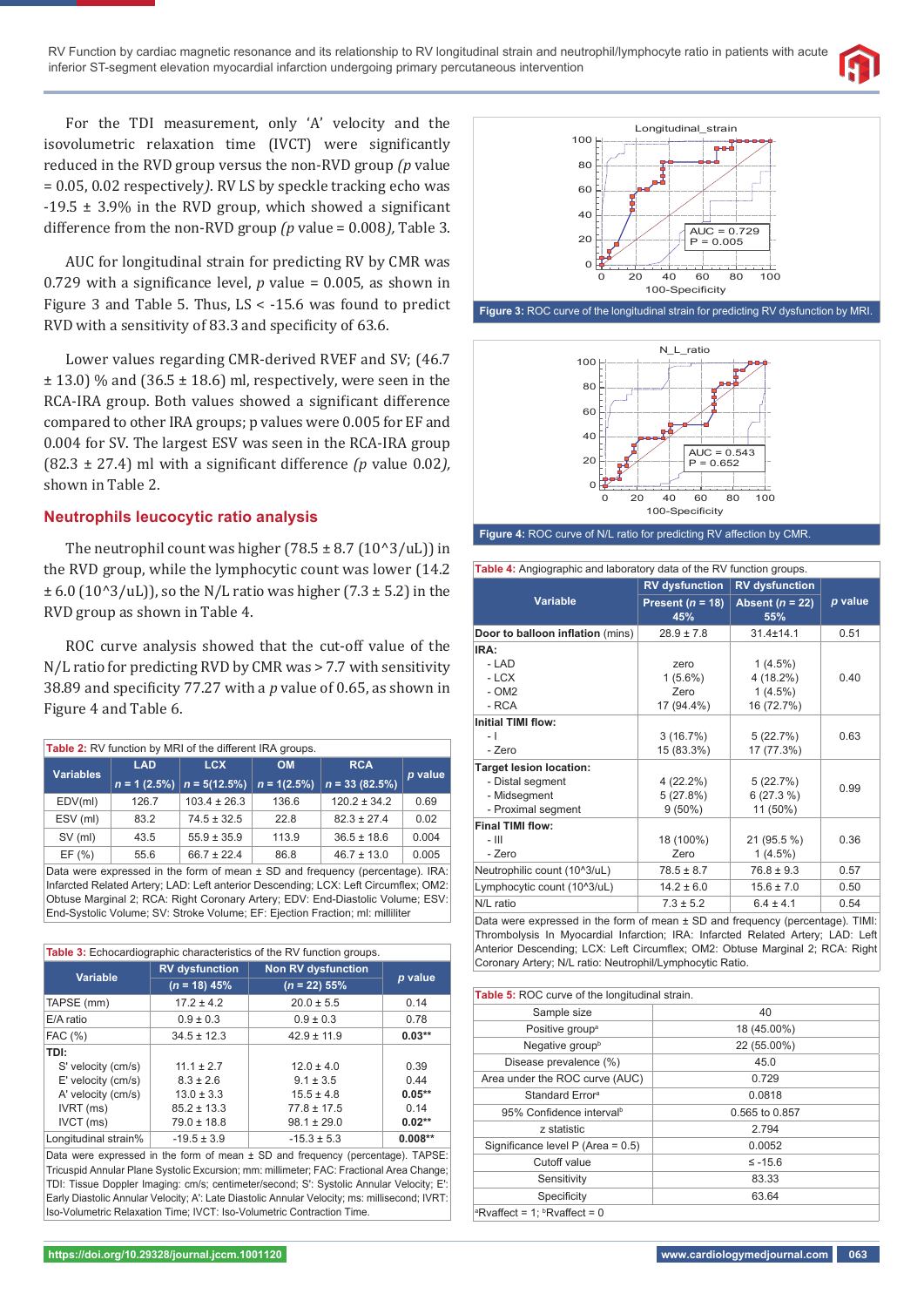

| <b>Table 6: ROC curve of N/L ratio.</b>               |                |
|-------------------------------------------------------|----------------|
| Sample size                                           | 40             |
| Positive group <sup>a</sup>                           | 18 (45.00%)    |
| Negative group <sup>b</sup>                           | 22 (55.00%)    |
| Disease prevalence (%)                                | 45.0           |
| Area under the ROC curve (AUC)                        | 0.543          |
| Standard Error <sup>a</sup>                           | 0.0951         |
| 95% Confidence interval <sup>b</sup>                  | 0.378 to 0.701 |
| z statistic                                           | 0.451          |
| Significance level $P$ (Area = 0.5)                   | 0.6518         |
| Cutoff value                                          | > 7.7          |
| Sensitivity                                           | 38.89          |
| Specificity                                           | 77.27          |
| <sup>a</sup> Rvaffect = 1; $\frac{b}{c}$ Rvaffect = 0 |                |

## **Discussion**

Right ventricular dysfunction (RVD) can be observed in 30% to 50% of patients with inferior wall myocardial infarction (Inf-MI) and is usually associated with high mortality. Therefore, early detection of right ventricular myocardial involvement (RVMI) plays a key role in planning the most appropriate treatment strategy and determining a favorable prognosis [13,14]. Primary percutaneous coronary intervention (PPCI) succeeded in achieving lower mortality rates than thrombolytic therapy in patients with RVMI [15].

The advantages of RV free wall LS measurements include potential means to assess myocardial contractility that is less loads dependent and can be applied in a wide variety of diseases [16].

Strain also has the advantage of overcoming "tethering" or the movement of the diseased myocardium via pulling by the healthy myocardium surrounding it [17].

CMR is currently considered the reference standard for functional and volumetric RV studies**.** Therefore, as a part of our study, CMR was used to divide the study group into RVD and non RVD groups, which demarcated the risk factor for developing RVD among inf MI patients. In concordance with our study's result, Yaylak, et al. and Mohamed, et al. showed no significant difference between the two groups regarding age, DM, and HTN [18,19].

Our results also showed that the patients with heart block were significantly higher in the group with RVD. In addition, in cases with RV MI, which matched with Santangelo, et al.'s study, bradyarrhythmias were significantly higher in the group with severe RVD [20].

In our study, RCA as the IRA had the largest ESV and the lowest EF, which appeared to be statistically significant.

Speckle tracking echo showed that the longitudinal strain was significantly lower in the group with RVD. ROC curve analysis showed LGS cut-off value was < -15.6 with sensitivity 83.3% and specificity of 63.6% with *p* value 0.005. In concordance, the result of our study is Kanar, et al. [21]. While standard echo, FAC in our study was significantly lower in the group with RV dysfunction with a *p* value of 0.03, which agreed with Santangelo, et al. study*,* FAC < 35% was a statistically significant  $p$  value < 0.001 [20].

Neutrophils are seen as a marker of ongoing inflammation, and lymphocytes as a marker of regulatory pathways. The neutrophil-to-lymphocyte ratio (NLR) (calculated via dividing neutrophil count by lymphocyte count) as an indication of systemic inflammation has been demonstrated to be associated with poor clinical outcomes in various cardiovascular diseases, including acute coronary syndrome (ACS). Furthermore, high NLR to be independently and strongly associated with increased risk of complications and mortality post-acute MI [22,23].

By using the ROC curve analysis, the N/L ratio was higher than the results of Yaylak, et al. and Mohamed, et al. as, in their studies, the RV function was assessed by TAPSE, which is load and angle-dependent [18,19]. Still, we used CMR to detect RV function, which has been established as the gold standard imaging method for assessing RV function and myocardial fibrosis [24,25].

# **Conclusion**

RV dysfunction in inferior MI is better detected using cardiac magnetic resonance imaging. While LS in speckle tracking has higher sensitivity in detecting RV dysfunction, NLR has low sensitivity but high specificity for predicting RVD compared to CMR.

### **Limitations**

The sample size was relatively small due to the difficulty in doing MRI by all the patients.

Inability to do gadolinium enhancement CMR due to financial issues.

### **References**

- 1. Wang JY, Goodman SG, Saltzman I, Wong GC, Huynh T, et al. Cardiovascular risk factors and in-hospital mortality in acute coronary syndromes: insights from the Canadian global registry of acute coronary events. Can J Cardiol. 2015; 31: 1455-1461. **PubMed:** https://pubmed.ncbi.nlm.nih.gov/26143140/
- 2. Goldstein JA. Pathophysiology and management of right heart ischemia. J Am College Cardiol. 2002; 40: 841-853. **PubMed:** https://pubmed.ncbi.nlm.nih.gov/12225706/
- 3. Mehta SR, Eikelboom JW, Natarajan MK, Diaz R, Yi C, Gibbons RJ, et al. Impact of right ventricular involvement on mortality and morbidity in patients with inferior myocardial infarction. J A Coll Cardiol. 2001; 37: 37-43. **PubMed:** https://pubmed.ncbi.nlm.nih.gov/11153770/
- 4. Ali ER, Mohamad AM. Diagnostic accuracy of cardiovascular magnetic resonance imaging for assessment of right ventricular morphology and function in pulmonary artery hypertension. Egyptian J Chest Dis Tuberculosis. 2017; 66: 477-4786.
- 5. Yeh DD, Foster E. Is MRI the preferred method for evaluating right ventricular size and function in patients with congenital heart disease? MRI is not the preferred method for evaluating right ventricular size